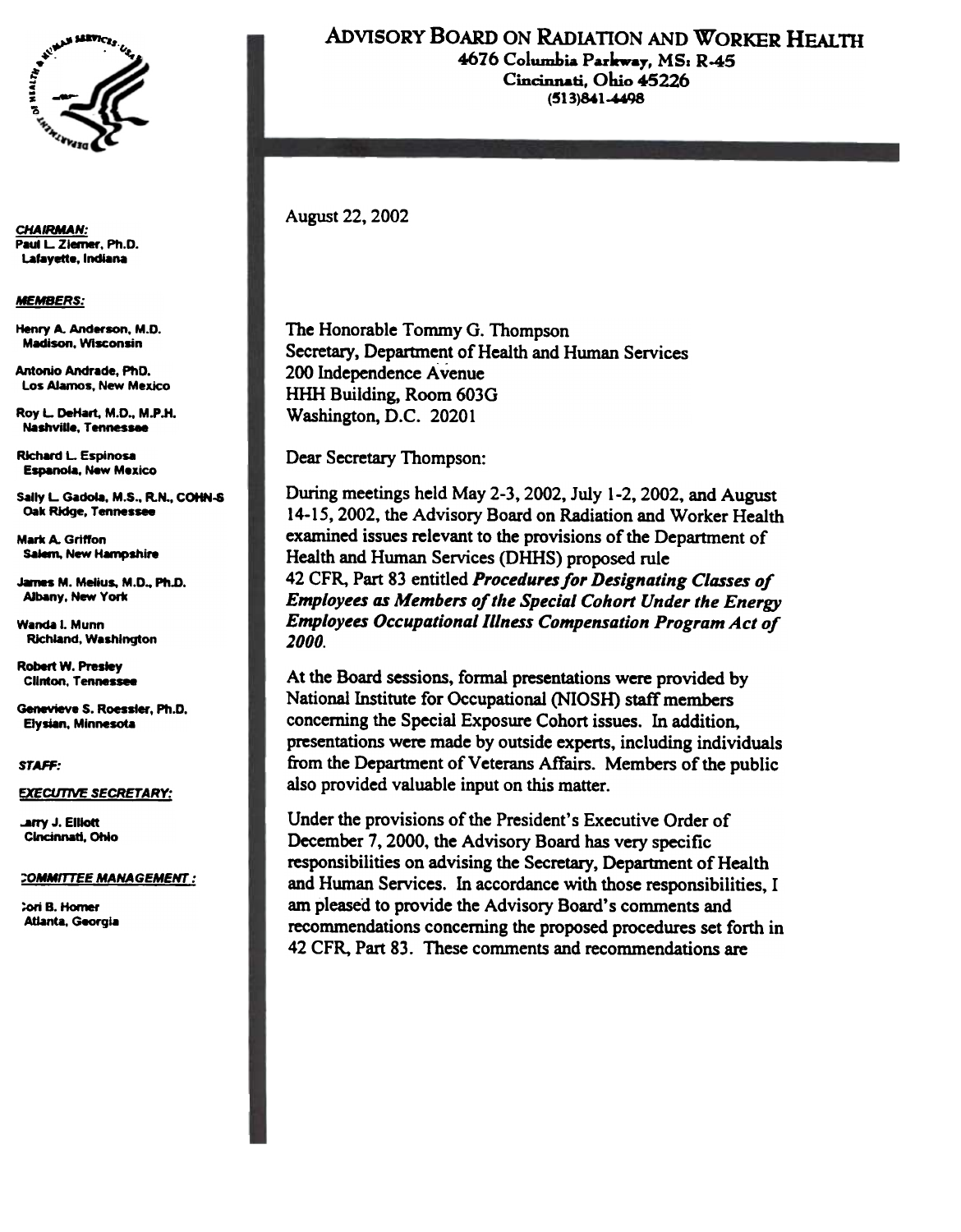Page 2 - The Honorable Tommy G. Thompson

summarized in Attachments 1 and 2. Attachment 1 provides general comments on certain aspects of the proposed rule. Attachment 2 provides more specific comments on particular sections of the proposed rule.

Please let me know if additional information or clarification is needed.

Sincerely, fault. gener

Paul L. Ziemer, Ph.D., CHP Chairman Advisory Board on Radiation and Worker Health

Enclosures (2)

cc: Members, Advisory Board on Radiation and Worker Health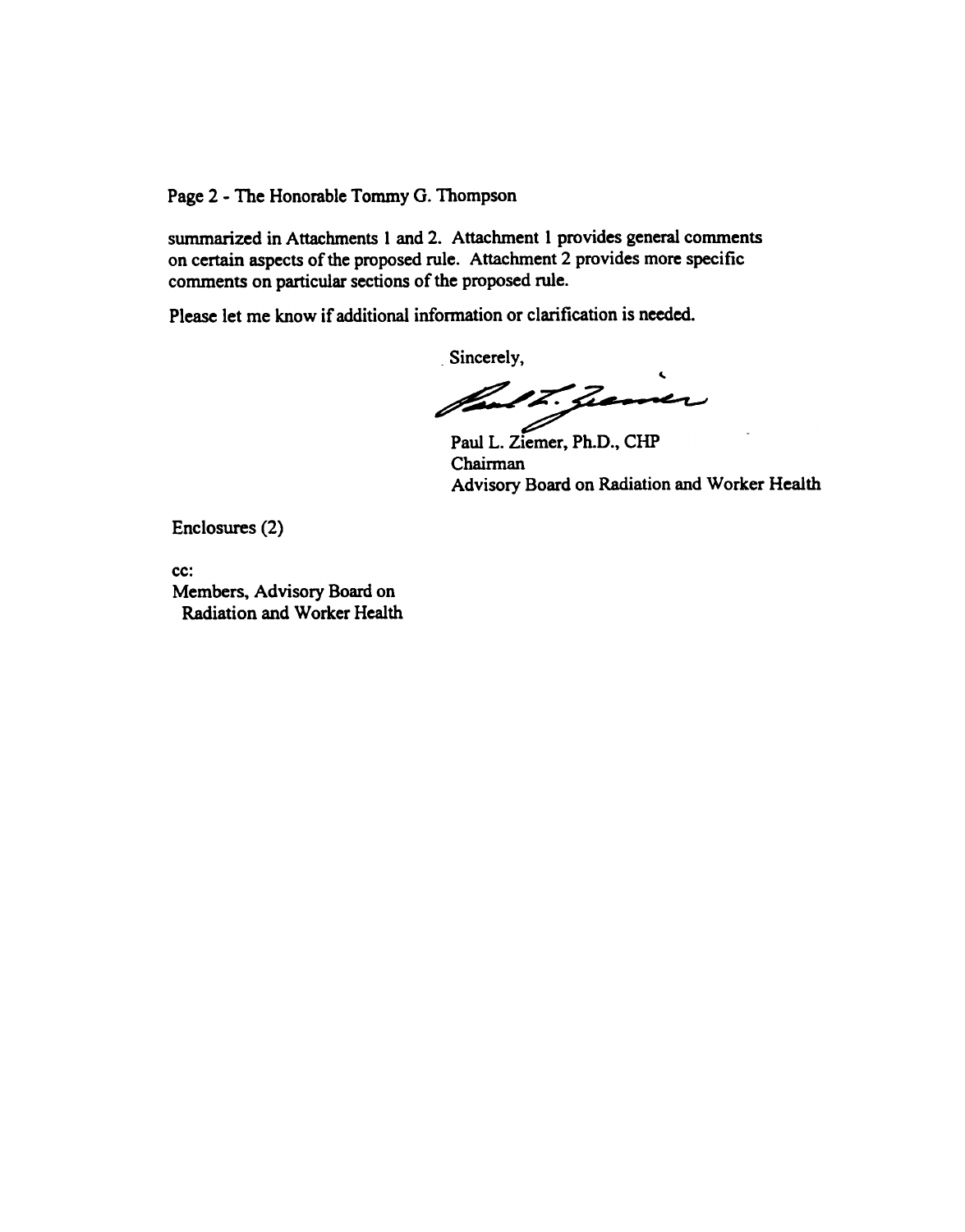# Attachment 1. General Comments

## Non-SEC Listed Cancers

The Board noted that there were a number of unresolved issues concerning how to handle claimants who were part of a Special Exposure Cohort (SEC) class but who developed a non-SEC listed cancer. The Board recommends that the National Institute for Occupational Safety and Health (NIOSH) carefully review the proposed regulations to ensure that these do not preclude appropriate handling of these cases. The Board also recommends that NIOSH develop appropriate procedures to address situations where part but not all of a claimant's dose history is included in a SEC class.

## Health Endangerment

The Board members suggest that the proposed rule for determining whether a potential SEC class meets the criterion of "health endangerment" is not adequate. In particular, the proposed method for estimating whether the cohort met the criterion for "health endangerment" is not adequately justified and could lead to arbitrary and unfair decisions. The Board recommends that NIOSH consider other suitable criteria.

## Dose Reconstruction Guidelines

The Board recommends that NIOSH clarify the criteria for determining that it was not possible to complete an individual dose reconstruction with sufficient accuracy. These criteria should be more completely outlined in the preamble to the final rule in order to assist potential SEC class applicants to understand the criteria that will be used for evaluating an applicant for inclusion in any SEC designation. The Board also recommends that NIOSH develop operational guidelines outlining the criteria. to include time limits, for determining that the available data are not adequate for conducting individual dose reconstruction. These guidelines should be reviewed by the Board. The Board believes that these guidelines are necessary for ensuring consistency and fairness in these important determinations.

# Interim Final Rule

The Board recommends that DHHS consider issuing these regulations as an interim final rule rather than a final rule. The former would allow later modifications to the rule without necessarily going through the full rule making process. Given that some elements of this rule (e.g., health endangerment criteria. how to handle SEC class members with non-SEC listed cancers, etc.) have not been fully worked out and will need funher development by NIOSH and review by the Board. this may be a prudent approach. If issuing this rule as an interim final rule would inhibit the Secretary of DHHS from certifying new SEC classes, then the Board would recommend that this option not be considered.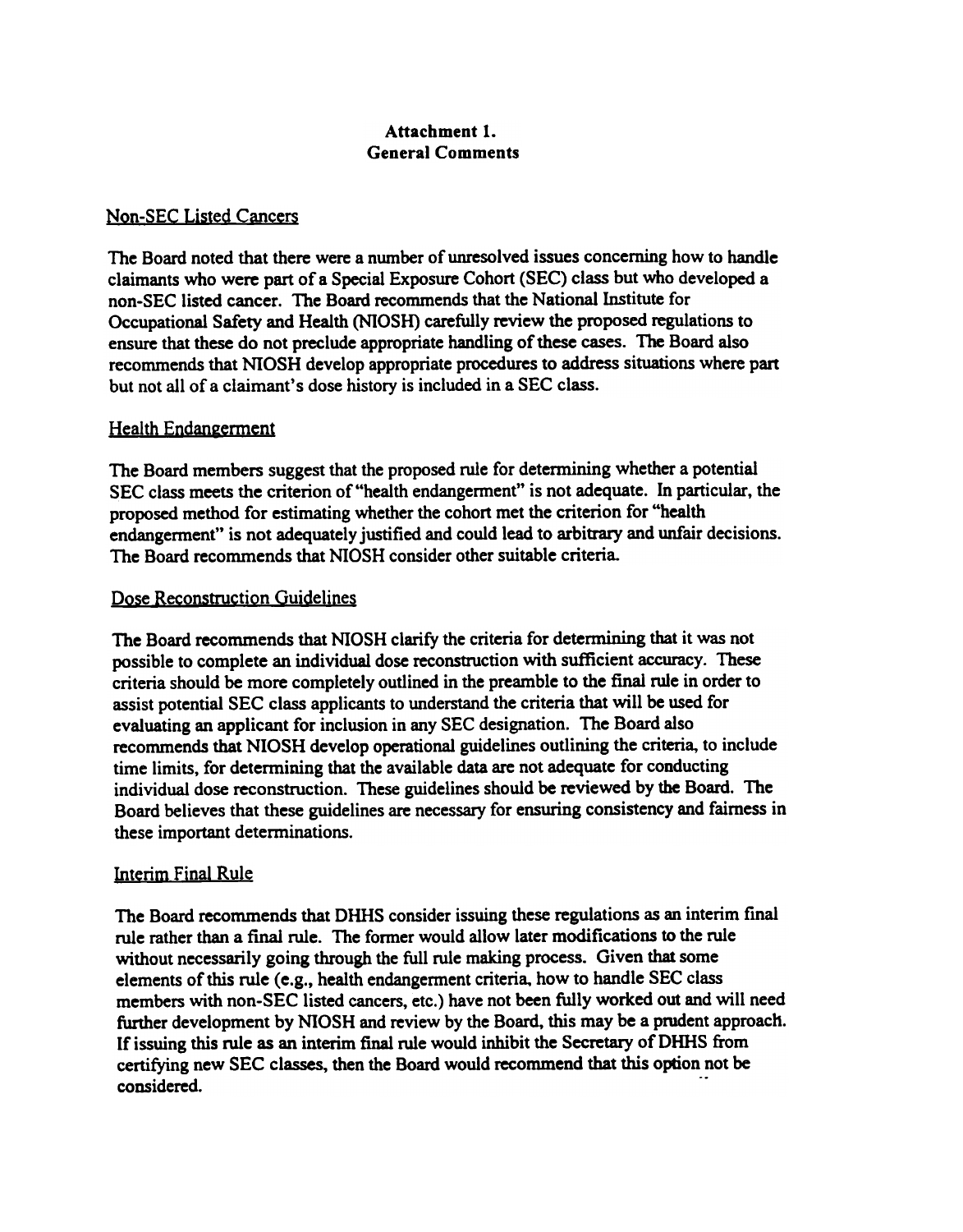# Attachment 2. Specific Comments

## Section 83.1

The proposed rule states that "HHS will consider adding new classes of employees only in response to petitions by or on behalf of such classes of employees...." This wording gives the impression that the burden for adding new classes lies completely on the individual employees. The Board believes that it would be beneficial if the rule made it clear that NIOSH intends to be proactive in identifying and assisting employees who may be in such categories to develop the appropriate petitions. Accordingly. we recommend that a new statement be added to Section 83.1 that could read as follows:

> "Because NIOSH itself may be in a better position to identify classes of employees that may comprise special cohorts (based on its own findings from collections of individual dose reconstruction efforts or from new findings that result from site profiles), NIOSH intends to be diligent in identifying and assisting employees who may be in such categories to develop the<br>annonniate patitions." appropriate petitions.

The Advisory Board is also concerned that some individuals may misunderstand the purpose and role of the Special Exposure Cohort. Although the language of the Rule clearly states that it applies to individuals for whom doses cannot be estimated by the completion of a dose reconstruction, it seems likely that some individuals may simply regard this as a route for appealing a decision where a claim did not qualify for compensation. Thus, the Board is suggesting that an additional statement be added in this section that states explicitly that the purpose of the Rule is not to serve as an appeal for those whose dose reconsttuctions did not lead to compensation.

## Section 83.2

A statement addressing our concerns about individuals who have had a thorough dose reconstruction performed and have had a claim denied AND might appear as item "b" in Section 83.2 (requiring that the current item b become item c). This could read as follows:

> "A cancer claimant whose dose reconstruction was completed but whose claim did not qualify for compensation cannot use the procedures for designating SEC classes as a route for appealing a decision. This does not preclude appeals as provided for in Department of Labor rules. "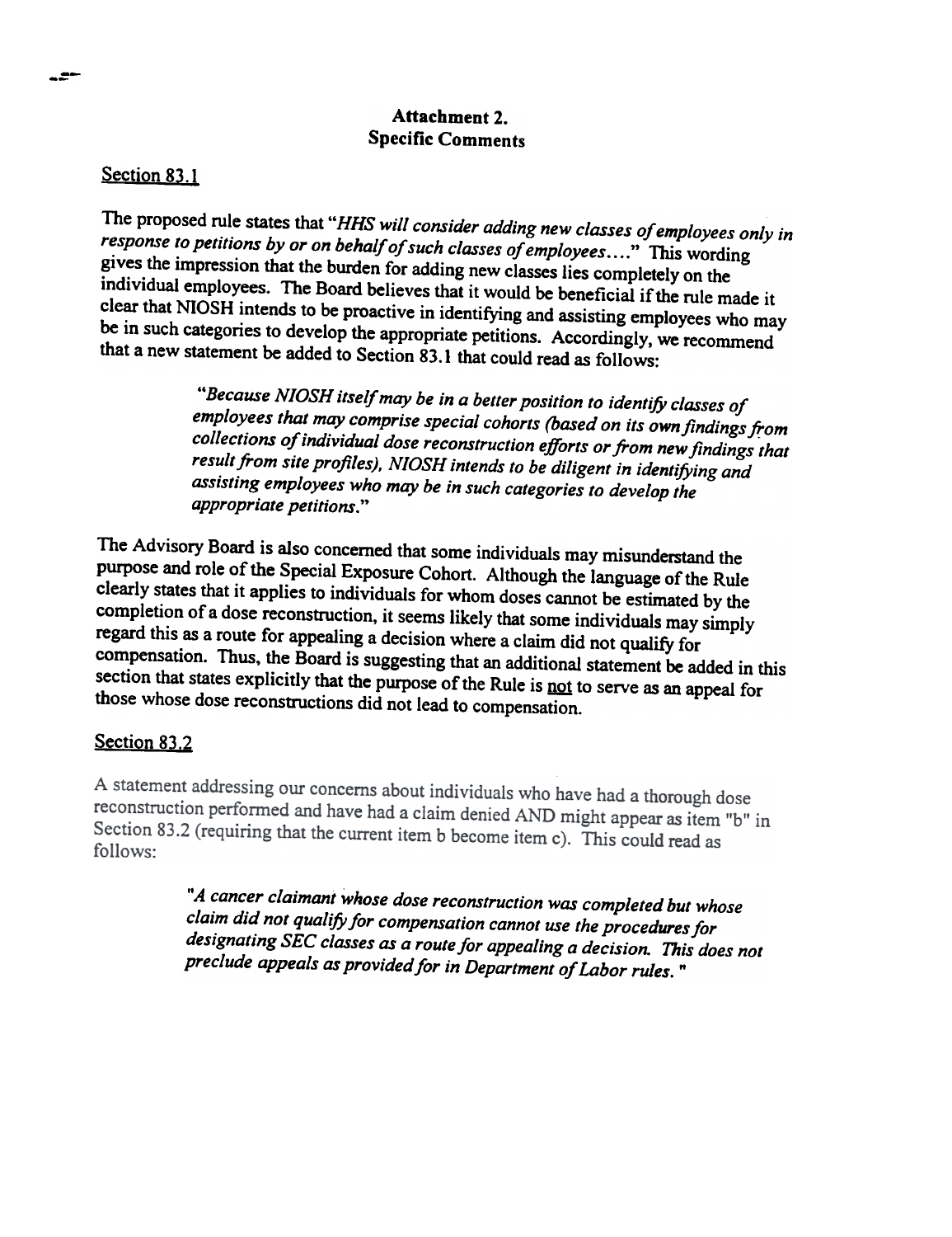## Section 83.5

-

In item  $(c)$ , in addition to the parameters specified, it is important to add an additional parameter, namely that of a common time period for the work. The addition of the phrase "during similar time periods" after "at the same DOE or AWE facility" would remedy this matter.

# Section 83.9

The Board recommends that NIOSH change the requirements for petitioning for SEC class consideration to modify the proposed requirement that "DOE or the AWE responded indicating the records do not exist" in response to a request for records relevant to the class petition. Obtaining such a response is not possible for most Atomic Weapons Employers (A WE) facilities and may be difficult for some work at many DOE facilities. Rather, the applicant should be required to have made a "good faith effort" to obtain such records. Even this may be difficult for A WE facilities. The Board also recommends adding a third element to this section indicating that the applicant may submit a government or other published scientific research report indicating that such historical records are not available for that facility.

# Section 83.10

The wording of items (b)(2), (b)(3), and (b)(4), infers the Advisory Board is directly involved at an early stage in processes which should be DHHS (or NIOSH) staff functions. This can be remedied by deleting the last sentence of item  $(b)(2)$ , deleting the last sentence of item (b)(3), and deleting the last phrase of item (b)(4). Additionally, in item (c) sentence I, insert the phrase "together with its evaluation plans" after the word "evaluation" so as to read:

> "NIOSH will present petitions selected for evaluation, together with its evaluation plans, to the Board for review."

# Section 83.13

The Board is concerned that the language in this Section makes it appear that the Board's role is ad judicatory -in nature, and the review of petitions by the Board may be regarded as a fonnal hearing. See, for example, the language in paragraph 83.13 (b) concerning the presentation of "evidence." We understand that the language of the Public Law does specify certain responsibilities for the Board in terms of evaluating petitions for Special Exposure Cohort status. At the same time, the Board's role is advisory to the Secretary of DHHS. Thus, we would recommend language that makes it clear that, while petitioners will be invited to meetings where they can present pertinent information to the